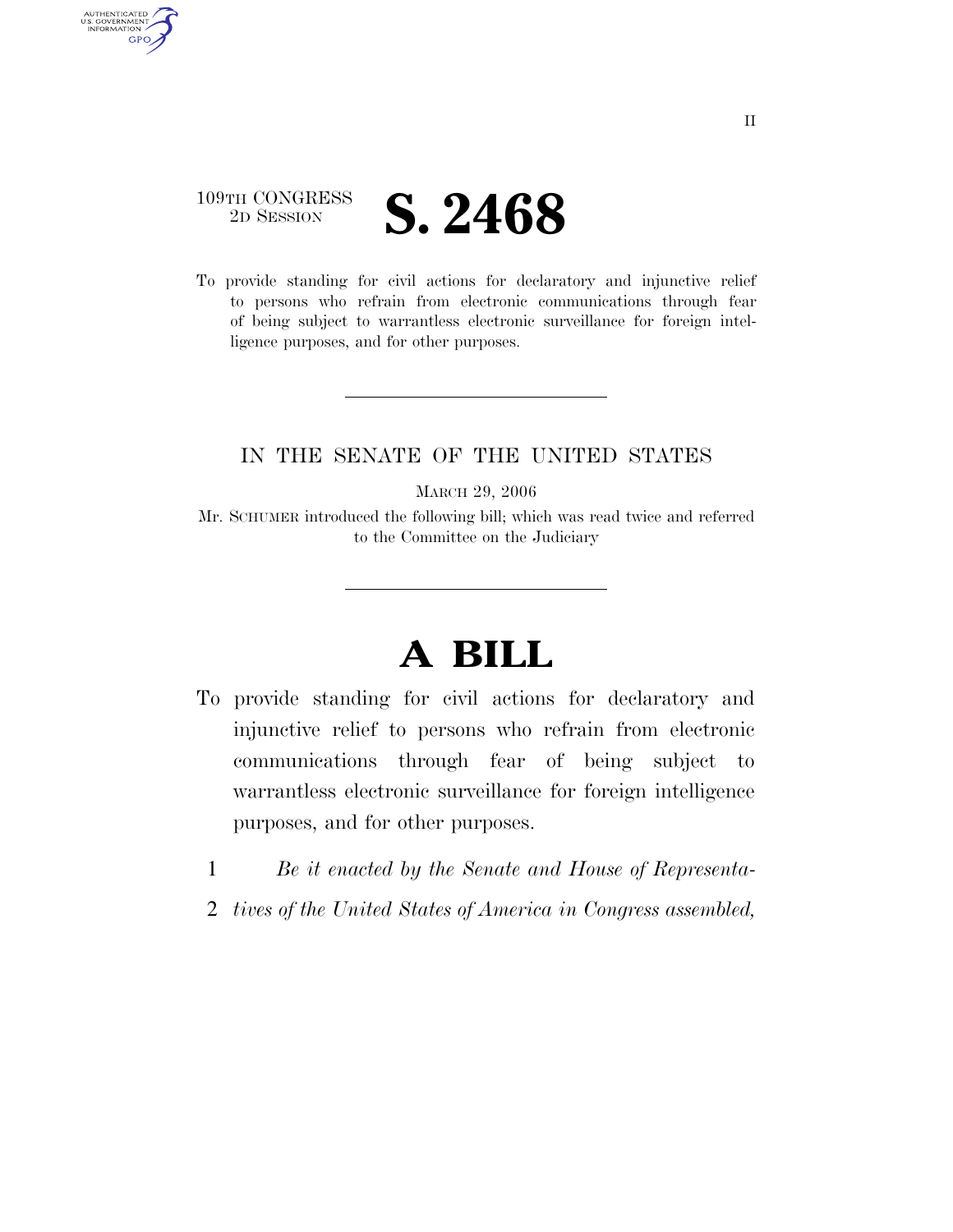**SECTION 1. STANDING FOR DECLARATORY AND INJUNC- TIVE RELIEF FOR PERSONS WHO REFRAIN FROM ELECTRONIC COMMUNICATIONS BY REASON OF FEAR OF WARRANTLESS ELEC-TRONIC SURVEILLANCE.** 

 (a) STANDING.—A United States citizen who has re- frained or will refrain from wire communications because of a reasonable fear that such communications will be the subject of electronic surveillance conducted without an order issued in accordance with title I of the Foreign Intel- ligence Surveillance Act of 1978 (50 U.S.C. 1801 et seq.) under a claim of Presidential authority under either the Constitution of the United States or the Authorization for Use of Military Force (Public Law 107–40; 115 Stat. 224; 50 U.S.C. 1541 note) shall have a cause of action and shall be entitled to declaratory or injunctive relief with re-spect to such electronic surveillance.

 (b) RULES APPLICABLE TO ACTIONS.—In any action for declaratory or injunctive relief under subsection (a), the following shall apply:

 (1) The action shall be filed in the United States District Court for the District of Columbia and shall be heard by a 3-judge court convened pur- suant to section 2284 of title 28, United States Code.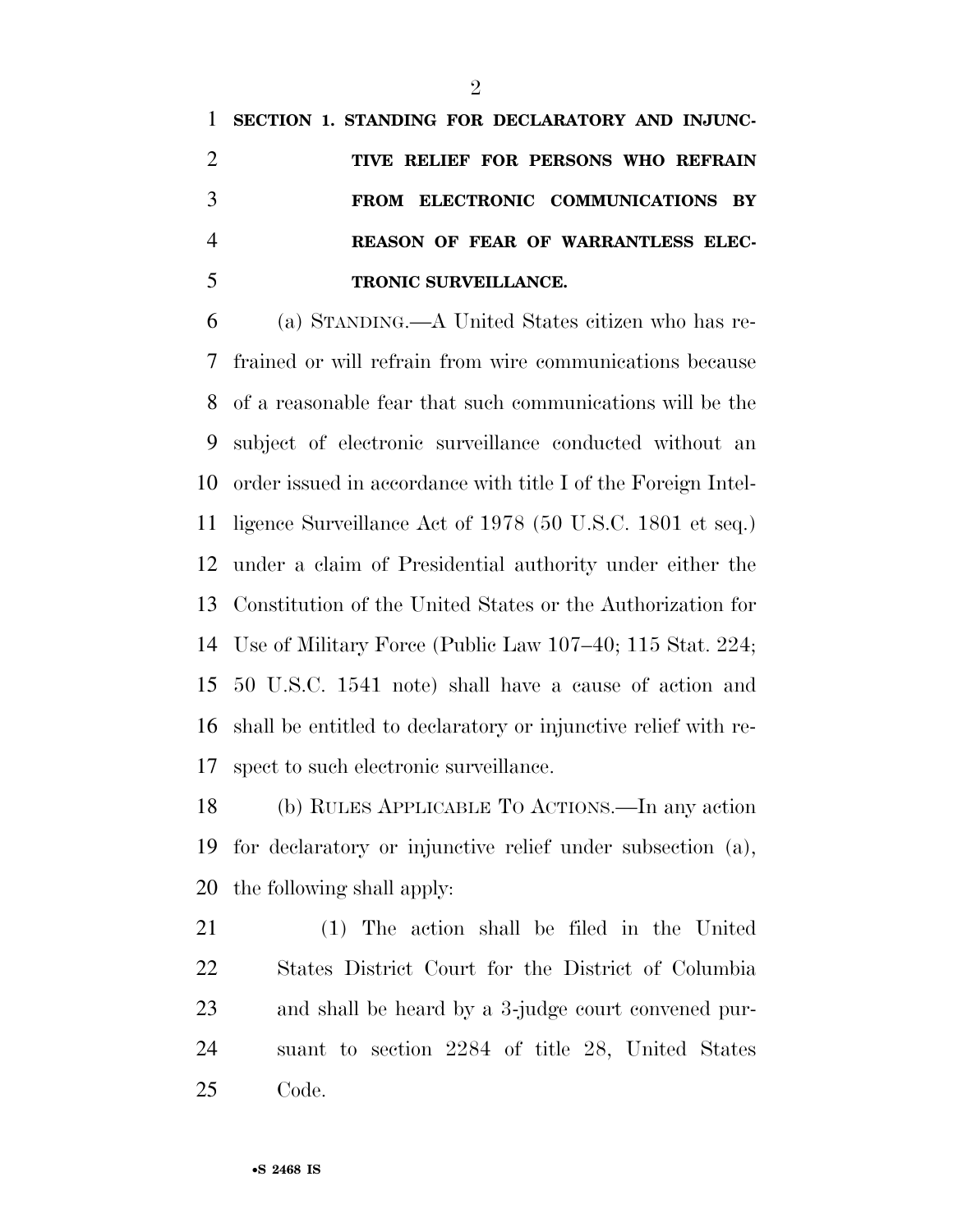| $\mathbf{1}$   | $(2)$ A copy of the complaint shall be delivered    |
|----------------|-----------------------------------------------------|
| $\overline{2}$ | promptly to the Attorney General, the Clerk of the  |
| 3              | House of Representatives, and the Secretary of the  |
| $\overline{4}$ | Senate.                                             |
| 5              | (3) A reasonable fear shall be established by       |
| 6              | evidence that the person bringing the action—       |
| 7              | (A) has and will continue to have regular           |
| 8              | wire communications from the United States to       |
| 9              | one or more persons in Afghanistan, Iraq, Paki-     |
| 10             | stan, or any country designated as a state spon-    |
| 11             | sor of terrorism in the course of that person's     |
| 12             | paid employment doing journalistic, academic,       |
| 13             | or other research pertaining to terrorism or ter-   |
| 14             | rorist groups; or                                   |
| 15             | (B) has engaged and will continue to en-            |
| 16             | gage in one or more commercial transactions         |
| 17             | with a bank or other financial institution in a     |
| 18             | country described in subparagraph (A).              |
| 19             | (4) The procedures and standards of the Classi-     |
| 20             | fied Information Procedures Act (18 U.S.C. App.)    |
| 21             | shall apply to the action.                          |
| 22             | $(5)$ A final decision in the action shall be re-   |
| 23             | viewable only by appeal directly to the Supreme     |
| 24             | Court of the United States. Such appeal shall be    |
| 25             | taken by the filing of a notice of appeal within 10 |